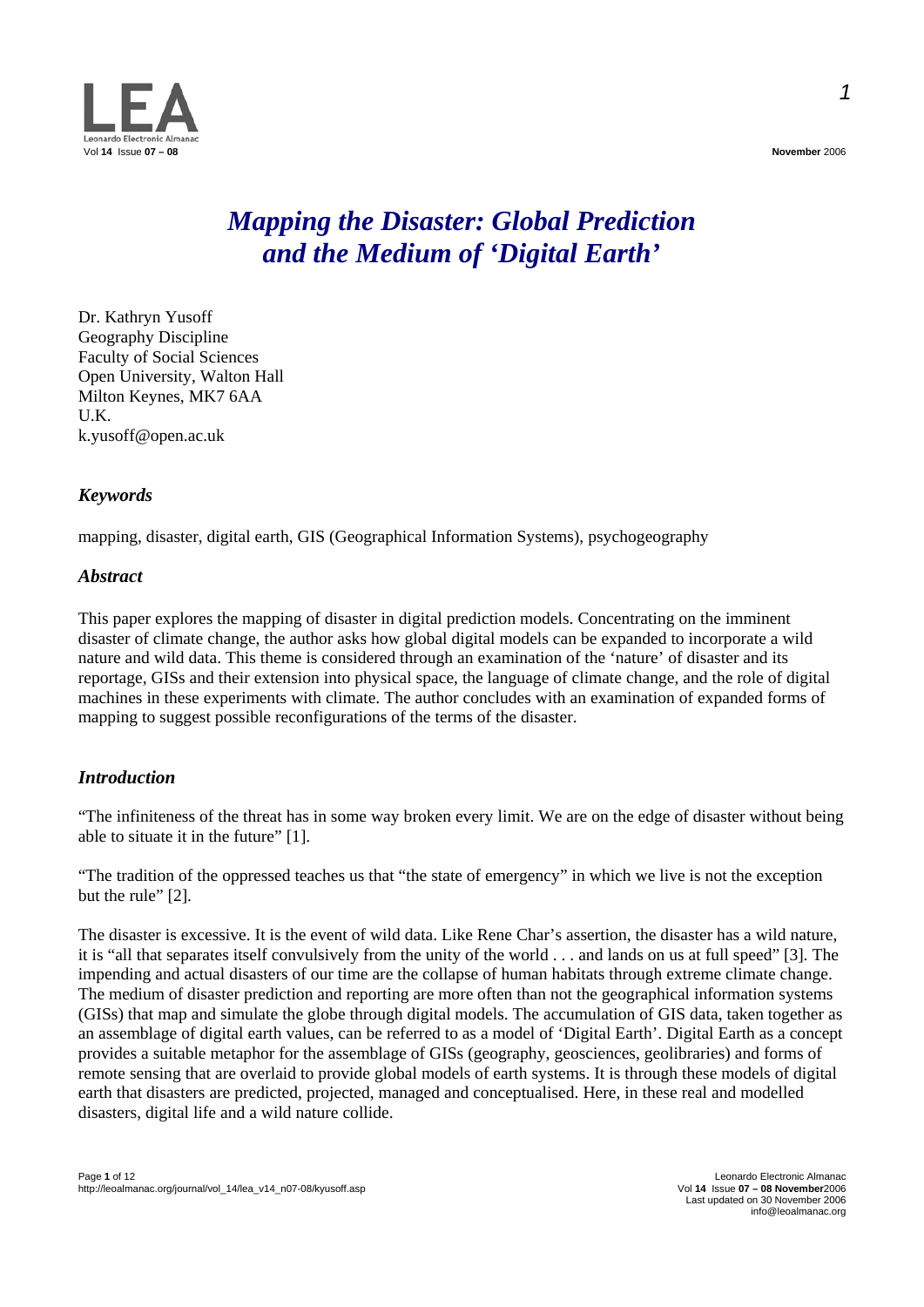

Disaster is built on the exchanges between the digital and the physical. We watch disasters on TV. Disasters are predicted through computer modelling. The cultures of consumption that characterize our digital life — that anticipate and participate in the disaster — are configured in the digital sphere. GISs build the architecture of public space; stock market indices regulate the price of oil; wood is brought and sold; atmospheres are changed; forest are cut down; mud slips; land slides; and the disaster strikes. Maurice Blanchot writes the disaster as an interruption; that which is irreconcilable with a consistent medium of exchange. Its power to strike ("at full speed") derives from its simultaneity, but difference with the fabric of time and conditions of place that it tears apart. The moment, Blanchot argues, of its becoming is not the result of a progressive development or the accumulation of data, the disaster "has the irregularity of chance" [4]. The machine has to simulate the disaster, but disaster is never a scenario and this is the key disjuncture between the wild disaster and the mapped disaster. Unable to properly situate the disaster in the future, the mapping rationale of 'Digital Earth' [5] is based on the constant accumulation of data — an evolving model of the most recent earth values.

GISs form a mantle and atmosphere of data that is in constant transmission with Earth's matter. Within this transmission, data coalesces into models to form a medium of prediction — of weather, events, and scenarios. Thus, digital earth is both a medium of transmission and of prediction. The biggest prediction scenario, requiring the capacity of a super computer, is that of the global Climate Change Projection Model at the Hadley Centre, England. Incorporating data streams from the Antarctic to the Arctic, from deep sea beds to the upper atmosphere, this model earth is at once digital and organic. This is because the data is always implicated in, subject to, and transferred through the earth's organic processes. Global climate change prediction models spell disaster scenarios of increasingly unstable climate fluctuations, and in doing so they re-inscribe the wild through rational economies of digital exchange.

The rational reporting of satellite and remote-sensing data is suggestive of a 'predictive planet', yet disaster informs the limits of such reporting and the impediment of its communication. The disaster is something that Blanchot comments cannot be situated in the future, and thus its location is literally unhomed and untimely. Digital earth both reports and operates in this field of disaster, and the precariously placed systems of reporting that attempt to capture information are not immune from the attack that disaster forces — satellites crash, systems fail and informational black holes are formed [6]. In the disaster both physical landscapes and informational landscapes are ruptured.

As Blanchot comments, "The disaster alone holds mastery at a distance" [7]. This excess that the disaster highlights within information exchange signals the entropic forces at work in both digital and organic earth. It is an excessive information field for two reasons; firstly, because digital earth reports at the edge of dynamic events and its signals are sent back long after the scene has been fled; secondly, because the information that is sent will always be subject to the entropic forces of time (the message comes too late for some, in the case of the recent Indian Ocean tsunami, or in advance of the event, prediction necessarily has to rely on an 'art of guessing'). Digital earth does not exclude the possibility of wildness, the streams of earth value data form a history of a wild earth, yet what is unpredictable is the wildness of future events. Wildness can be characterized as eruptions that occur beyond, through and in the data. This wild data is one of the unexpected emergent properties of a complex model that attempts to mimic the earth's unexpected feedbacks. The furthest expression of this wildness is the disaster, which as Blanchot comments has, "broken every limit". If, following Blanchot we concede that the disaster represents a profound alterity — something 'outside' or wild, in excess of the existing conditions of time and space — we might ask what 'chance' has the medium of digital earth to predict disaster, when it has not yet learnt to work with this wild nature, and within the entropic forces of its own nature?

For Blanchot, the disaster is a concept held at the limit of its own possibility. And as such, writing the disaster is a constant negotiation with the drifting debris that is left in its wake. It is unknown "as the intense, silent and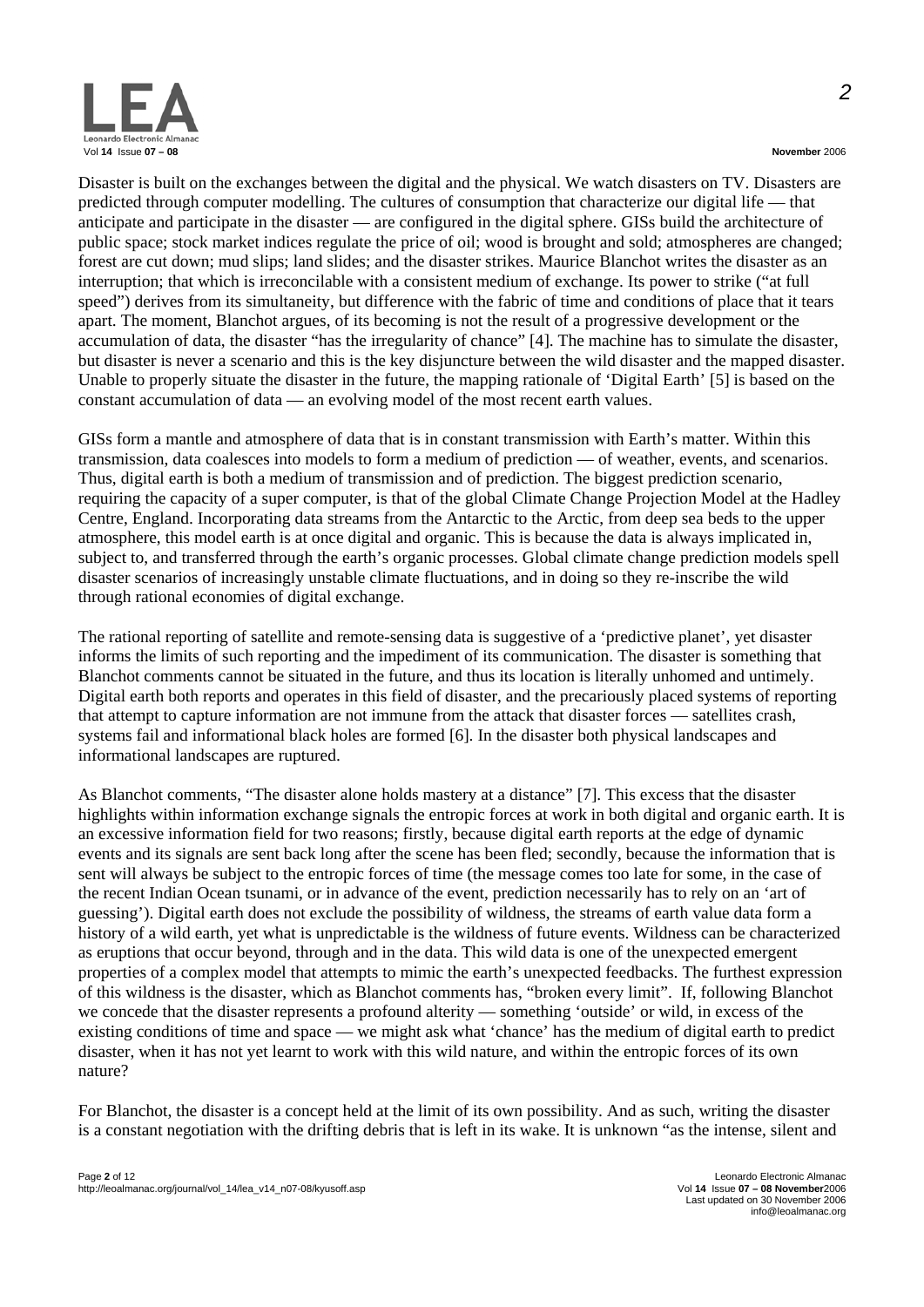

disastrous affirmation of the outside" [8]. Similarly, disaster on a global scale compels attention, yet it simultaneously signals the limits of an impossible project of perception. The disaster has what Nigel Clark calls an 'abysmal alterity' [9]; it is the force of the global visiting the local; it is the model made immediate. A model of such a dynamic and unpredictable globality challenges any rational system, and the digital is no exception. That is to say, that the globe and global forces (of which climate is one) cannot be accommodated in their entirety. Much like Lewis Carroll's map of the world on the scale of 1:1, it was a document of the useless in so much as it defied perception and usability. In the end the non-representational world provided a much better navigational tool. So what models can we use to account for global forces of environmental change that situate us in a proper relation with the disaster? We have always had models of the world, that we shrink, expand and telescope our ideas through, yet those very objects in their mimetic relation suggest an alterity that is beyond reach, however capricious our accumulation. The alterity that Blanchot talks of is truly beyond reach, but part of our embedded contract with a global responsibility requires of us to reach toward that space, and these models of the world extend one dimension of that grasp.

The risk associated with this global alterity, in the form of global climate change, establishes the conditions of response and responsibility on which we proceed. True responsibility, as conceived by Emmanuel Levinas, is always excessive [10], that is to say that the conditions of response to such a disaster cannot rely on an already determined knowledge. Yet the tools that we have in a state of disaster, and in anticipation of being productive of a state of disaster (through climate change) are those GISs that predict, project and perform in advance to procure the possibilities of an informed response before the disaster strikes. In the wake of disasters such as the Indian Ocean tsunami, we may look for inadequate models of unfairly distributed fields of reporting or technologies. Critical of how global reporting reinforces the social-economic divisions that are driven by the national, social, cultural, physical borders that regulate global flows (ironically it is these very borders that are given up in the state of disaster). Or more accurately, the informational and bureaucratic flows that impede the message getting through. Yet, however limited this data and its communication is, it forms the limit of our understanding, and thus conditions our global relation. Through this informational exchange we try to regulate and respond to the vagaries of a dynamic earth.

# *The 'Nature' of Disaster and its Reportage*

The climate change projection model is an augmentation laboratory that takes account of the disaster in so much as it tries to prefigure it. When predicting the modalities of the earth, most models follow the same methodology, consisting of producing a unit response that is then convolved with the appropriate surfaces into a landscape. These models take into account the whole earth and are generally spherical, mapping from the global to the local. Thus, the partial layers and localities of GISs originate from a global imaginary. A mapping system that attempts to translate earth processes into data needs not only to be constantly responsive to a changing flow of data, but to be able to perceive a mental model of the earth from which that data comes. As the artist Robert Smithson comments about the 'world as map', "A sense of the earth as a map undergoing disruption leads the artist to the realization that nothing is certain or formal. Language itself becomes mountains of symbolic debris" [11]. As we establish a model of the earth it becomes crucial not only to be aware of how effective data can be procured from the earth, but also how the very language that we use to conceptualize such a model of the earth is employed. Reading the data of climate prediction models must involve not an ever-increasing flow of data, but an intelligent accumulation of perception that is based on an appropriate 'model of the world' — a model that, in light of the disaster, writes at the limit of that comprehension.

Michael Goodchild comments that, "Geographic Information Systems (GIS) software has evolved largely in the absence of any widely accepted body of theory or concept, with each vendor adopting a distinct terminology and set of data format standards, and with each product forming the nucleus of its own informational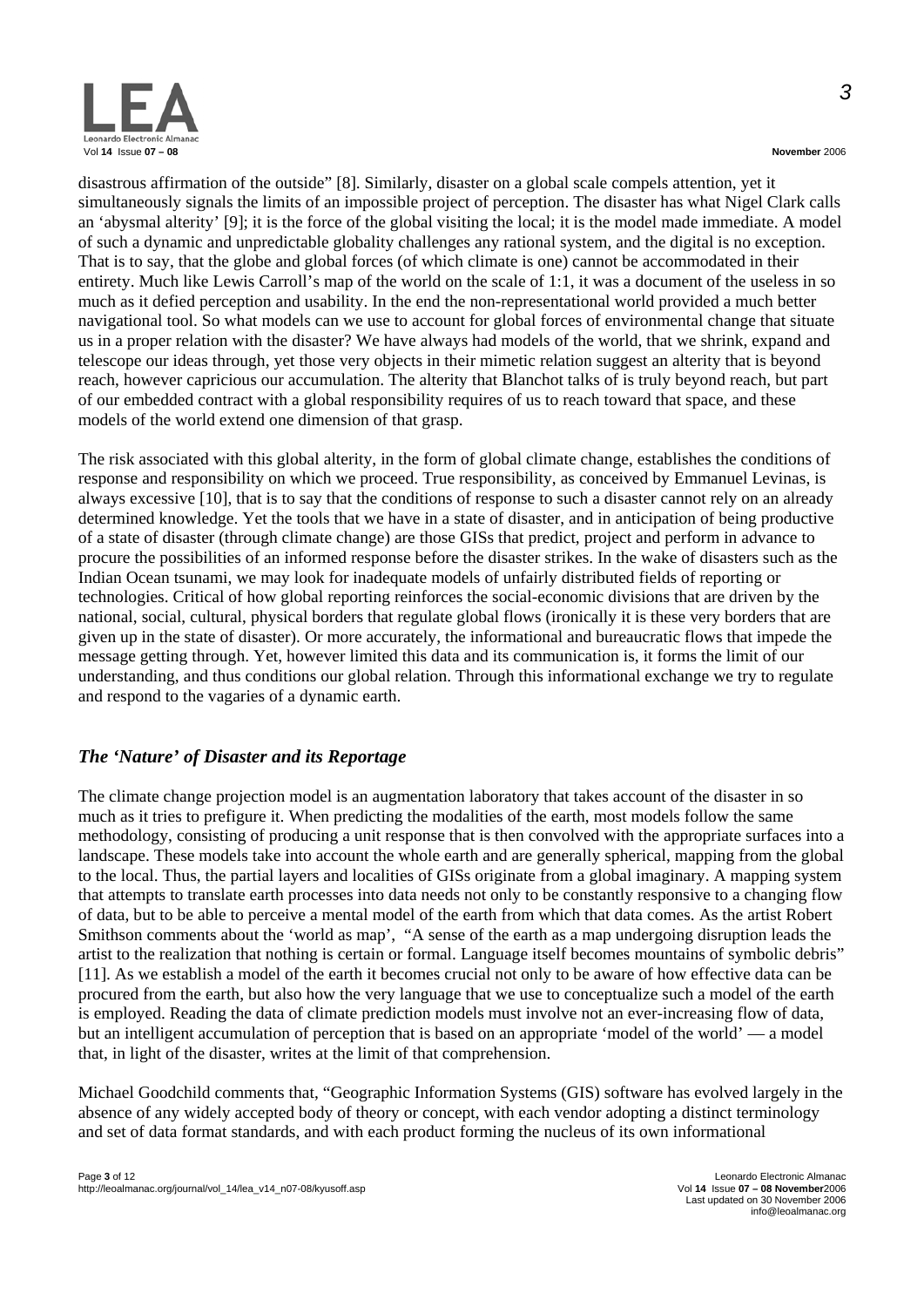

community. Transformations between standards are difficult, and large costs are incurred in retraining users from one system to another, or in converting data" [12]. While the recent emergence of digital earth projects have seen the 'translation' of those community values into a common set of global codes (such as the Climate Change Projection Model and Google Earth) there has been little corresponding discussion of the theoretical or conceptual basis of those codes. As digital earth forms a new global concept and metaphor for conceiving of geographic information, the form of those informational models (as a new kind of globe) have had little attention.

Geographic information has been traditionally defined as information about the distribution of phenomena on the surface of the Earth "as a commodity that is independent of the media on which it is stored, communicated, and used, and of the structures and models used to represent it" [13]. But as Michael Taussig argues, the senses are "bound to their object as much as to their organ of reception" in which "seeing becomes seeing something" [14]. He argues that it is just this something that puts the study of discourse (or medium) in a new light and raises doubts to the notion "of 'studying' innocent in its unwinking ocularity" [15]. Daniel Sui argues that GISs should now be viewed as a medium that impose their own logic of exchange [16]. In a broader sense, it could be argued that GISs are the commodity of Earth values exchanged between users, from insurance companies to local activist groups. The medium of GIS expands into a medium of landscape. Social space and flows, of people, cars, oil, materials, goods, waste, war and information are all organized around the use of GISs. From the placement of shopping malls to the timing of the stop lights, from the insurance industries that predict weather disaster scenarios to smart missiles, GISs structure and build both digital and physical spaces. The building of information in digital space extends out into the landscape to transform its physical, social and cultural architecture. These GIS infrastructures and global super structures link the digital space and physical space around the built forms of this data.

GISs are being recognized as increasingly important in the spatial and social formations of everyday life such that the search engine Google recently launched Google Earth data service. Google Earth Fusion integrates geo data, acting as an interface across datasets. It claims: "Google Earth makes businesses and governments more effective and efficient across a wide range of applications. From commercial real estate site selection to homeland security disaster response, Google Earth helps make location related decisions better and faster" [17]. Google Earth provides a stark reminder of how the formation of information in GISs takes on social and cultural forms that exceed mere quantitative accumulation to establish the perceived conditions of safety in the world. While the disaster is the most extreme case of this safety, as Walter Benjamin reminds us, the state of emergency is the rule not the exception. As climate change forces increasingly unpredictable global 'states of emergency' on us, these 'location related decisions' will be instrumental in organizing the conditions of the disaster; both in terms of who has the power to organize themselves in the light of that knowledge and the how we comprehend the disaster through the assemblages of geographical reportage. Beyond this reportage we must move to consider how these GISs are inculcated in both 'natural' and 'man-made' disasters, to recognize that the extension of digital life through and in social space removes the possibility of proposing such artificial divides.

At the meeting of the International Symposium on Disaster Reduction and Global Environmental Change [18] that included major international scientific research programs from 17 countries, 1 of the 2 key points identified about disaster was the increasing evidence that global environmental change and natural disasters are linked. The Report from International Symposium on Disaster Reduction and Global Environmental Change (ISDR & EC) suggests;

"Future trends with regard to natural disasters are expected to be non-linear, featuring critical thresholds caused by abrupt changes in earth system dynamics. Extreme weather events having particularly severe impacts on certain regions of the world are likely to increase… [and] will increase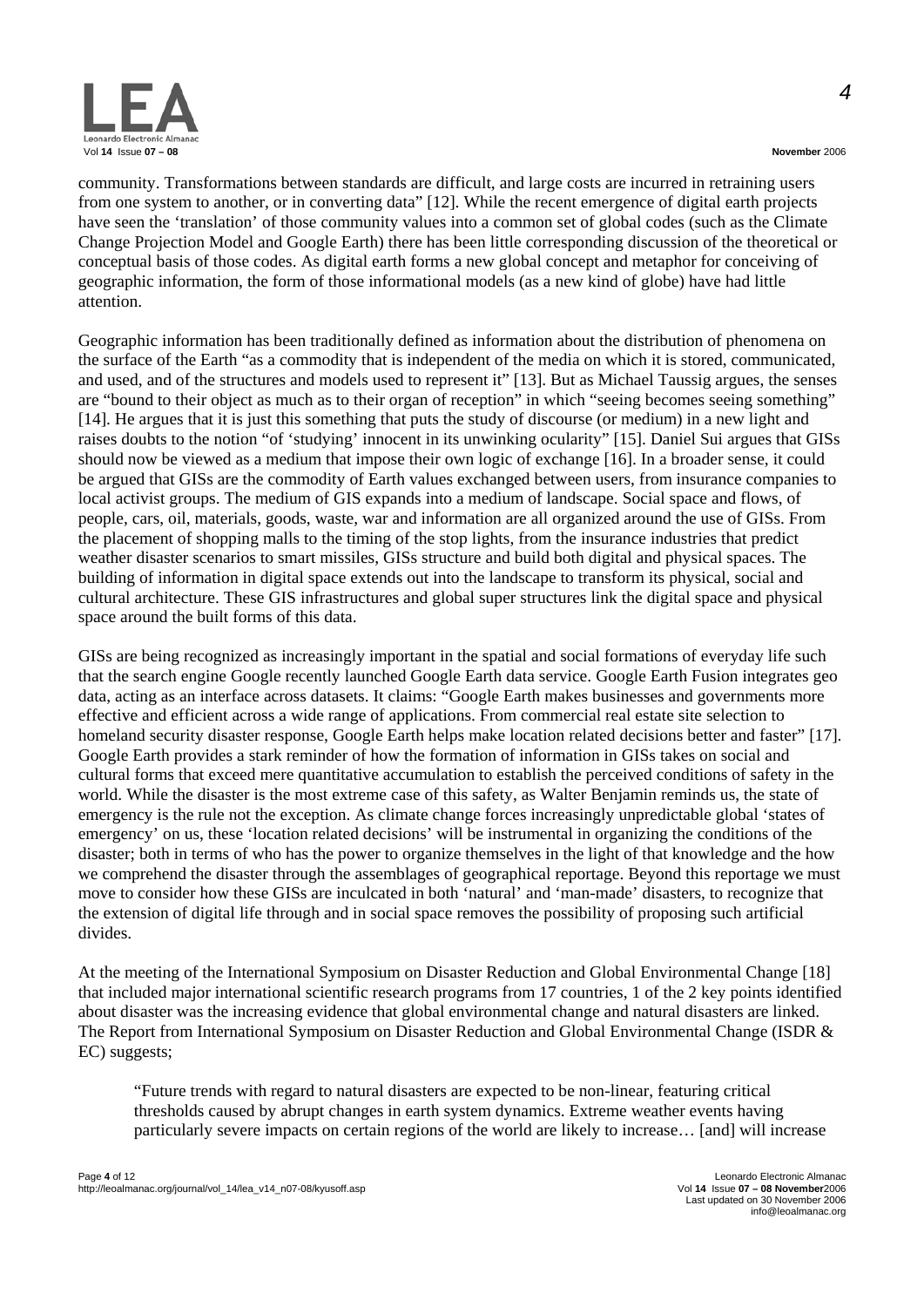*5*



people's vulnerability to extreme events such as hurricanes, coastline flooding, droughts, wildland fires, river floods and famine" [19].

The group recommends that the first point of action should be to link disaster reduction and global environmental change and improve the capacity of the social and economic sciences to undertake global monitoring of the human aspects of disaster reduction. They assert: "Integrating a monitoring system of this kind with the well-established observation systems of the natural sciences will generate a new dimension of the predictive data, giving decision-makers further insight into how to effectively reduce vulnerability" [20]. This indicates the need for a consideration of the cultural and human geographies that characterise the uses of digital systems as an integral part of managing the disaster. At a local level these considerations might include the systems of knowledge sharing in remote regions; at a global level they might embrace a consideration of the form of our digital earth.

The report noted that losses associated with natural disasters are growing globally. The death toll is estimated to reach an average of 100,000 lives a year (as of 2050) with more than 97% of casualties suffered in developing countries [21]. Such is the scale of disasters that the Red Cross estimated that 1998 was the first year in which the number of people being displaced from environmental disasters exceeded those displaced by war. By 2050 global economic losses caused by natural disasters was expected to top \$300 billion annually "if no breakthrough in disaster prevention, disaster adaptation and risk reduction can be achieved" [22]. The disproportionality of disaster and disaster prediction reporting indicates that the visiting of disaster has a directly inverse relation to the reporting capacities of countries — what we might call a localized capacity for utilizing the predictive capacity of 'digital life'. Such a lopsided globe can be found in Google's digital earth, where 99% of the datasets are present for North America and Europe, compared to virtually absent data sets for Africa and India. The call has been for the establishment of a global early warning system under the auspices of the UN, but for this to be effective there would have to be a radical reconceptualization of the reaches of 'digital life' into the poorest and most vulnerable regions of the world. And as disaster forces its way onto the political, scientific and economic agenda, it should also be considered on a cultural agenda, because the models of the world that are used to establish the conceptualization of disaster bear upon the possibilities of its cognition. By expanding the modalities of thinking about digital earth to consider what kind of globes this exchange of earth values makes, we might take account of the medium of GIS and their role in our experiments with climate change.

# *Experiments in Climate Change [23]*

Climate change could be considered a human experiment with the earth's 'available materials'; with atmospheres, carbon and fossil fuels; and with the forms of information and intelligence used to comprehend the experiment. At the limit of this potential field of disaster, digital information is subject to the phenomena of the materials it is designed to track. For example, in 2000 the space insurance industry and the TSUNAMI fund put up £120,000 into research projects examining the role of space weather in satellite failures. Scientists from Mullard Space Science Laboratory (MSSL) and British Antarctic Survey (BAS) attempted to examine the role of violent space weather in satellite failures [24]. While the project is intended to help space insurers minimize losses and set premiums, it serves as an example of how the instruments of reporting operate simultaneously in a digital and physical field of information transfer. Data processing acts on and acts with earth systems to produce the image of digital earth and this calls for an expanded mode of engagement with the process of collaboration between dynamic earth systems and the operation of digital systems in the wild.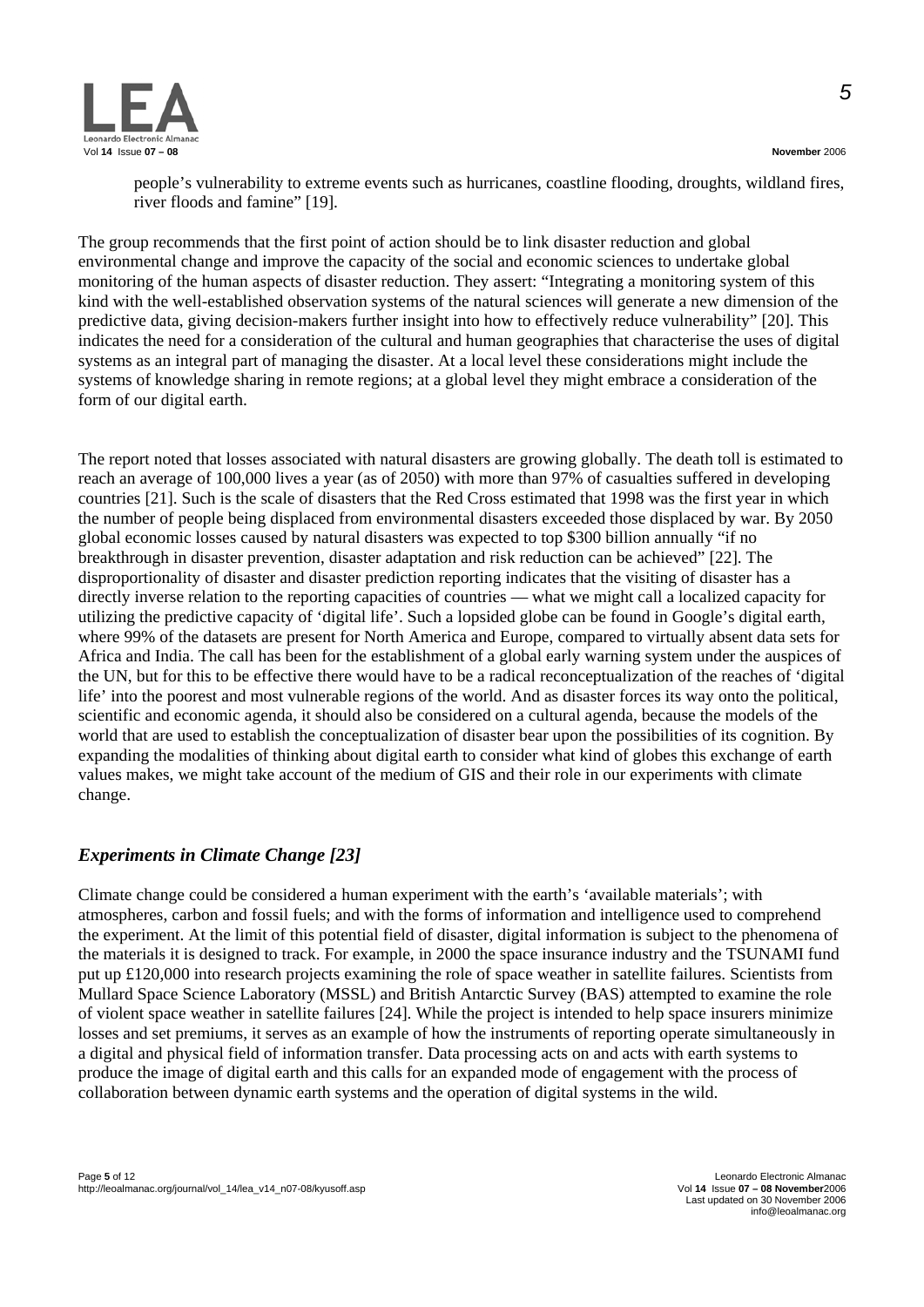

The disaster is reported on and operated on in the realm of the digital, but it is foremost an experience (of technology) and the anticipation of an on-coming experience. If we think of those watching the recent Indian Ocean tsunami develop in meteorological offices around the world, anticipating what this data will unleash on the unwilling participants that stand and fall in its course, the experiential quality of this information is most apparent. The experience of technology is also the experience of the observer at the atrocity and that of the imagined atrocity that will have to be borne by others as an experience [25]. In a wider field of consideration, environmental disaster can be considered as a disaster of aesthetics; a failure to act on and participate with a reciprocal ethic of sensory involvement with the world, which has led to a fracture in how we relate to our wider environments. It is the very displacement of aesthetics into the technological realm that has participated in such a failure [26]. Ironically, what the disaster of climate change offers is a return to a form of becoming that is experiential and profoundly geographic.

Ideas of the reportage of simple cause and effect in climate modeling are a diversionary tactic, instead it is the very technology of these matters that requires attention: the technologies of carbon and the technologies of reporting on the experiment with carbon (both the models of climate change and the culture of those media ecologies). Technology is both a collaborator and instigator in these carbon experiments, and so we require an appreciation of technology that expands beyond the efficiency of instruments to consider the experiences and aesthetic imaginaries that are the product of technology. It is the very energy-burst of disaster that is both distraction (as the politics become a form of theatre) and a very real arrival (that unleashes the possibilities of response and responsibility). The distraction of the disaster is to amplify the unusual quality of the event and thus remove it from the everyday into the realm of the exceptional. From such a place the disaster is mute, a form of displacement of the excess, that is unpredictable and thus unplaceable in a rational economy. While the popular media cover the sensationalism of disaster, the front cover of the International Symposium on Disaster Reduction declares "From a culture of reaction to a culture of prevention: Joining forces for a sustainable development", thus conceiving of the very conditions of sustainability in terms of disaster management. The disaster is now comprehended as the rule not the exception.

# *The Language of Change*

The Hadley Centre's report summarizing the relevant research on climate change is entitled, "Stabilizing climate to avoid dangerous climate change" [27]. One of its main aims is to use climate models to simulate climate change by understanding the processes within the climate system and the development of comprehensive climate models that represent them. The representational modes of climate models on a global scale serve as an interface/or an optic to the world that takes on both political and cultural implications. Extreme climate activity has always been a space of slippage between the epic and supernatural, and the mundane and overlooked [28]. Despite enormous changes in the instrumentation and sensory powers of weather machines, weather can rarely be accurately predicted for more that seven days in advance. Because of this volatility, the tendency to conflate weather with other forces of change is an accepted part of our cultural landscape; in moral and portentous climates, industrial and economic climates. It is this very nature of a continuous landscape of exchange that atmospheres enact that promotes this seepage of weather into a condition of mind, language and information as well as an climatic event of dynamic earth processes.

Floods, earth quakes and tsunamis erupt in the same language of disaster that characterizes climate change, melting ice sheets and global warming. This conflation of events actually represents much more that a lazy exchange of language that substitutes the apocalyptic for a dynamic earth or a rhetoric of catastrophe to encompass every event that causes disarray. The 'Summary' on climate change begins "What constitutes 'dangerous' climate change, in the context of the UN Framework Convention on Climate Change, remains open to debate." The model involves debating what constitutes dangerous; trying to locate the dangerous in rapid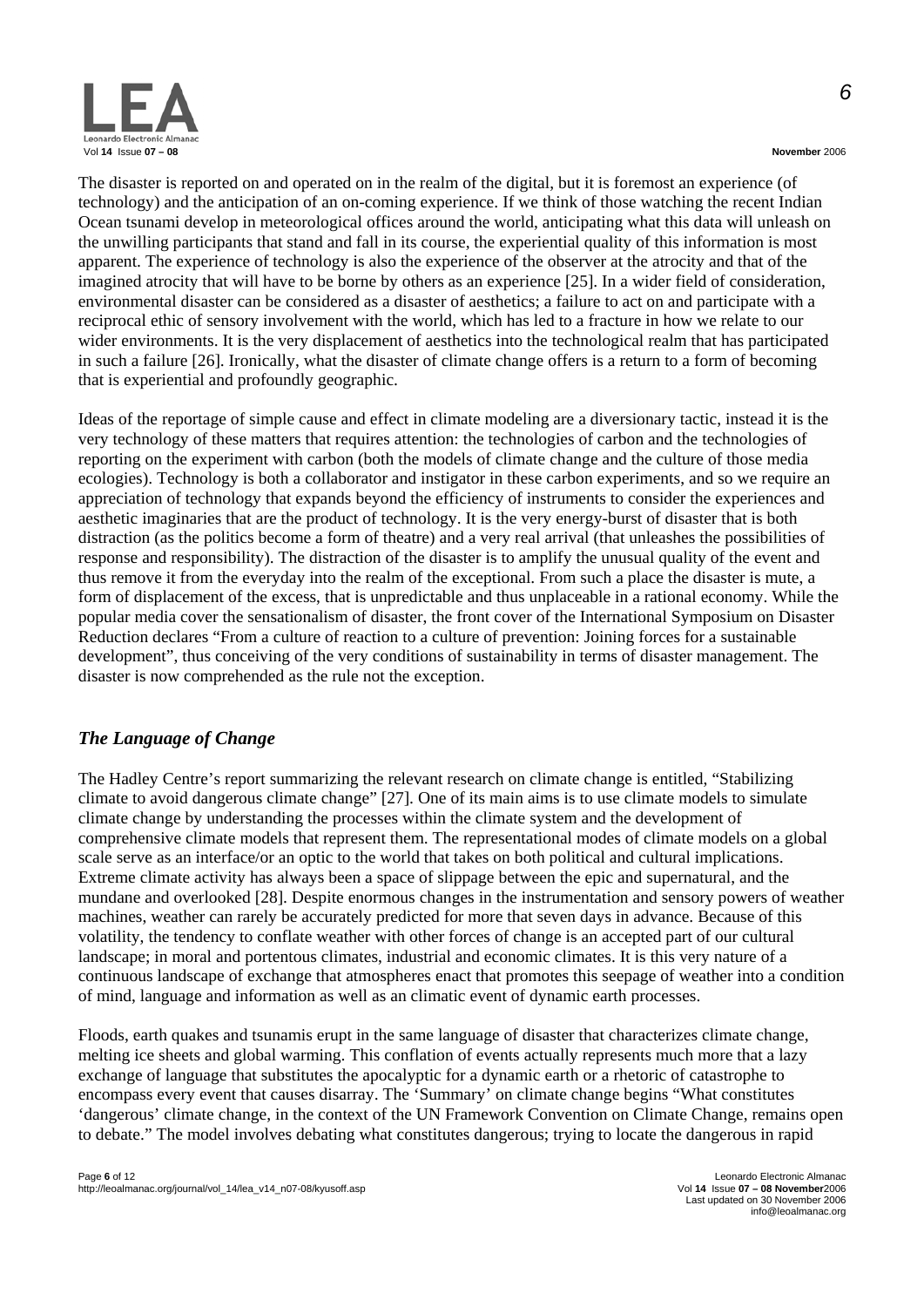

*7*

change, looking for 'triggers' for such abrupt change (currently the Gulf Stream, the Greenland ice sheet, the carbon cycle and methane hydrates); investigating gradual change in order to define dangerous change; and considering that we could be committed to dangerous change many decades before we reach the dangerous level. The difficulties in ascertaining distinctions between the man-made and the 'natural', and the disaster and acceptable change as a condition of dynamic life systems, is one of the most contested areas in the politics of climate change. As the language around climate change slips in its precision, areas open up for unknowing that have been ruthlessly exploited by those with a vested interested in dismissing the strong consensus of opinion around extreme climate changes induced by man.

Conflations in the language of climate change also represent the changing metamorphosis of earth systems to incorporate and feedback to man-made factors in unexpected and challenging ways. A recent example includes the melting of the sub-Arctic region of western Siberia's ice-covered peat bogs for the first time since the ice age (11,000 years ago) which contain billions of tons of greenhouse gas [29]. The vast expanse of western Siberia (spanning a million square kilometers) is undergoing an unprecedented thaw that could dramatically increase the rate of global warming through the release of billions of tons of methane, a greenhouse gas 20 times more potent than carbon dioxide, into the atmosphere. This area of Siberia is what climate scientists have identified as a "tipping point" — a delicate thresholds where a slight rise in the Earth's temperature can cause a dramatic change in the environment that itself triggers a far greater increase in global temperatures. The positive feedback within environments adds to global warming in unpredictable and unforeseeable ways.

Environmental feedback materializes as data feed into the supercomputer to change the parameters of the climate model. This ever-evolving model provides a continuous organism of change, adjustment and reconfiguration. As the machines of climate modeling account for the dynamic life forms of earth, by extrapolation, the model of digital earth can be thought of as a participatory meta-organism in itself, receiving and responding to climate changes and the bodily shifts of earth processes. The predictable quality of these unpredictable responses becomes ever more difficult. While climate change models are the best we have to demonstrate irrefutably the contribution of man to changing environments, they are models that are essentially designed to work with a stable idea of the environment. Because the natural and man-made disaster constitute a single system of continuous transmission and feedback with distinct ecologies of information, they can no longer be considered through binary cultural models such as that of nature-culture, nor rational concepts of the environment as digital or organic.

# *Gravity's Rainbow: Reconfiguring the Terms of the Disaster*

"A screaming comes across the sky. It has happened before, but there is nothing to compare it to now" [30].

The first words of Pynchon's novel *Gravity's Rainbow* is the sound of the scream of a V-2 rocket hitting London in 1944; it is also the screams of its victims and of those who have launched it. It is a scream of the certain secret lusts that drive the planet and its inhabitants. It is the expression, transmission, and disembodiment of a message. The signal is launched, sent, and about to be received as information; an expression of the configuration of the 0 and the 1 and all that which will shatter the possibility of the artful configuration of that logic. Pynchon's characters "move forever under [the rocket]. . .as if it were the Rainbow, and they its children." It could be said that Pynchon's extreme imaginaries of the tension between rational systems and the irrationality they unleash provides another kind of expanded model for mapping the disaster.

On the ground, Pynchon's characters are furtively embroiled in determining that sixth sense of perception that attempts to organise a 'pattern of behaviour' ahead of the arrival of the disaster. His examination of the 0 and 1, the heartbeat of digital data, in Gravity's Rainbow clearly points to a concern for the consequences and possible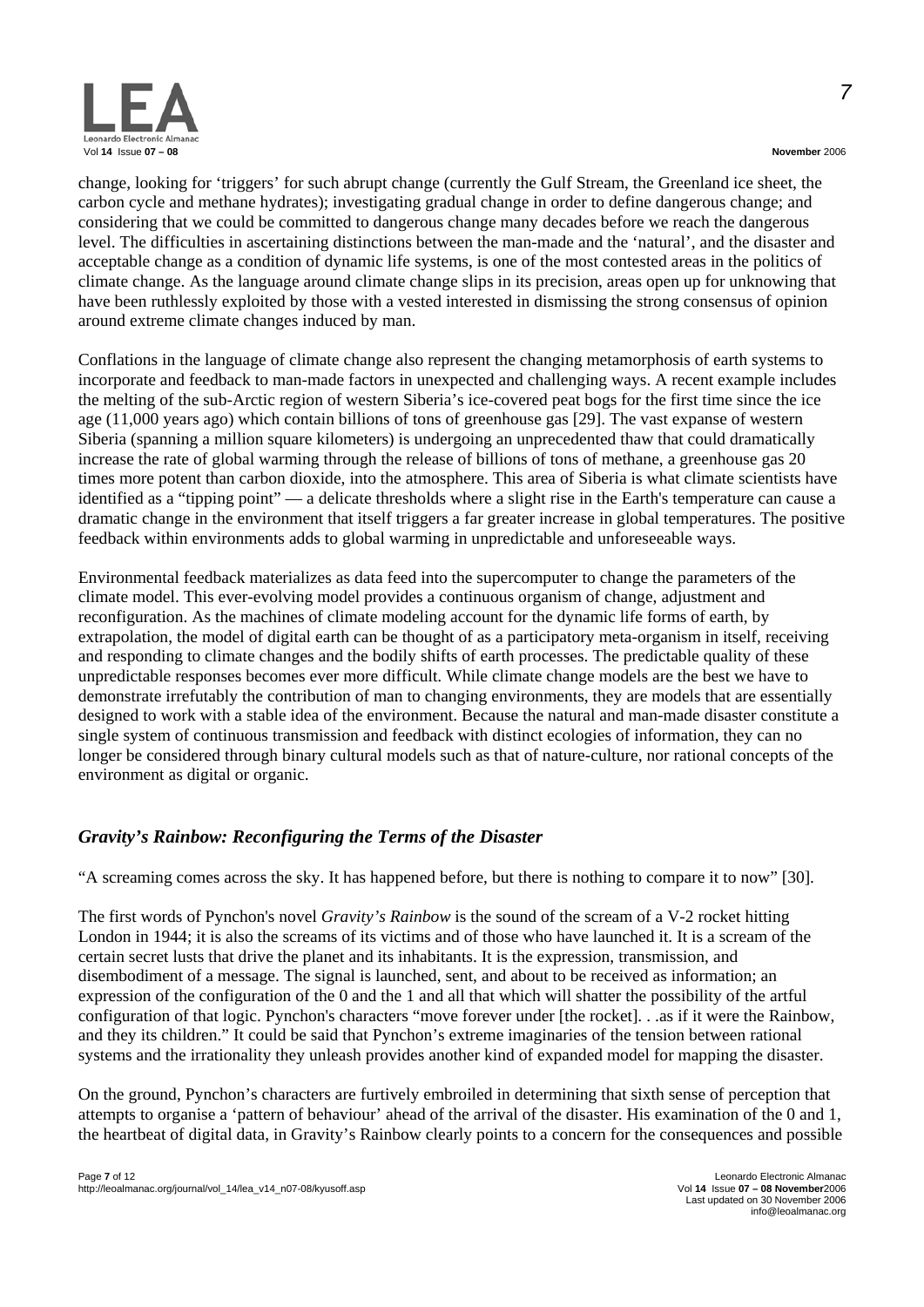

responses in a positivist scientific culture that avoids the disaster and its abysses. Working within the excess that is a product of technologically configured disasters, Pynchon considers how expanded modes of engagement when "the Grid is wide open, [and] all messages can be heard" [31] offer the possibility of reconfiguring the terms of the disaster. He suggests; "when everything has been taken care of, when nothing can go wrong, or even surprise us… something will" and this is possibly "where the salvation could be" [32]. The extra-sensory perception of Pynchon's characters, who are held in a state of expecting, waiting, and trying to gesture towards disaster, sleep on the sides of volcanoes. Their only hope of salvation from the disaster can be found in their bizarre psycho-mapping of technology's excess. What does this mean in terms of mapping the disaster? Perhaps, as Blanchot and Pynchon suggest, we need to expand our maps to write at the limit of their possible configurations, and by trying to imagine ourselves in that impossible space, we might find the conditions of responsibility and response that the disaster requires of us. This form of projection beyond the limits of our machines (but mindful of their part in the disaster) into the terrain of the disaster perhaps offers the possibility of reconfiguring the terms of the disaster — as a medium of exchange that is both digital and organic, here and there, and the shadow of whose rainbow we all now live under.

As GISs build up images through continually deposited layers of data, analogous to the layers of coal and oil, they condense information into an image economy. The conversion of materials releases new life-forms into the world: of newly envisioned sea beds and ice streams and a constantly changing image of the world and world image. Digital earth distributes, generates, manages and controls the exchange and flow of earth and atmospheric data using a variety of forms, media, hardware and software. The autonomous relay of 'independent' data is amplified in its layering to form an object/image of the earth that establishes what Denis Cosgrove calls a 'broader persuasive strategy'. It is not new to suggest that each medium imposes its own configuration and possible feedbacks to the information it carries and that all formulations of earth values include undecidable propositions, what is less certain is how digital earth and dynamic earth collaborate to allow us to configure the 'art of guessing' with respect to climate change. The challenge of coming to terms with disaster may require a new approach to the art and science of data prediction, one that builds on the existing tools and available materials to integrate new modes of collaboration between the nature of earth systems and the nature of digital life.

#### *Acknowledgements*

The author would like to thank Jennifer Gabrys, Nigel Clark and two anonymous referees for comments on this paper.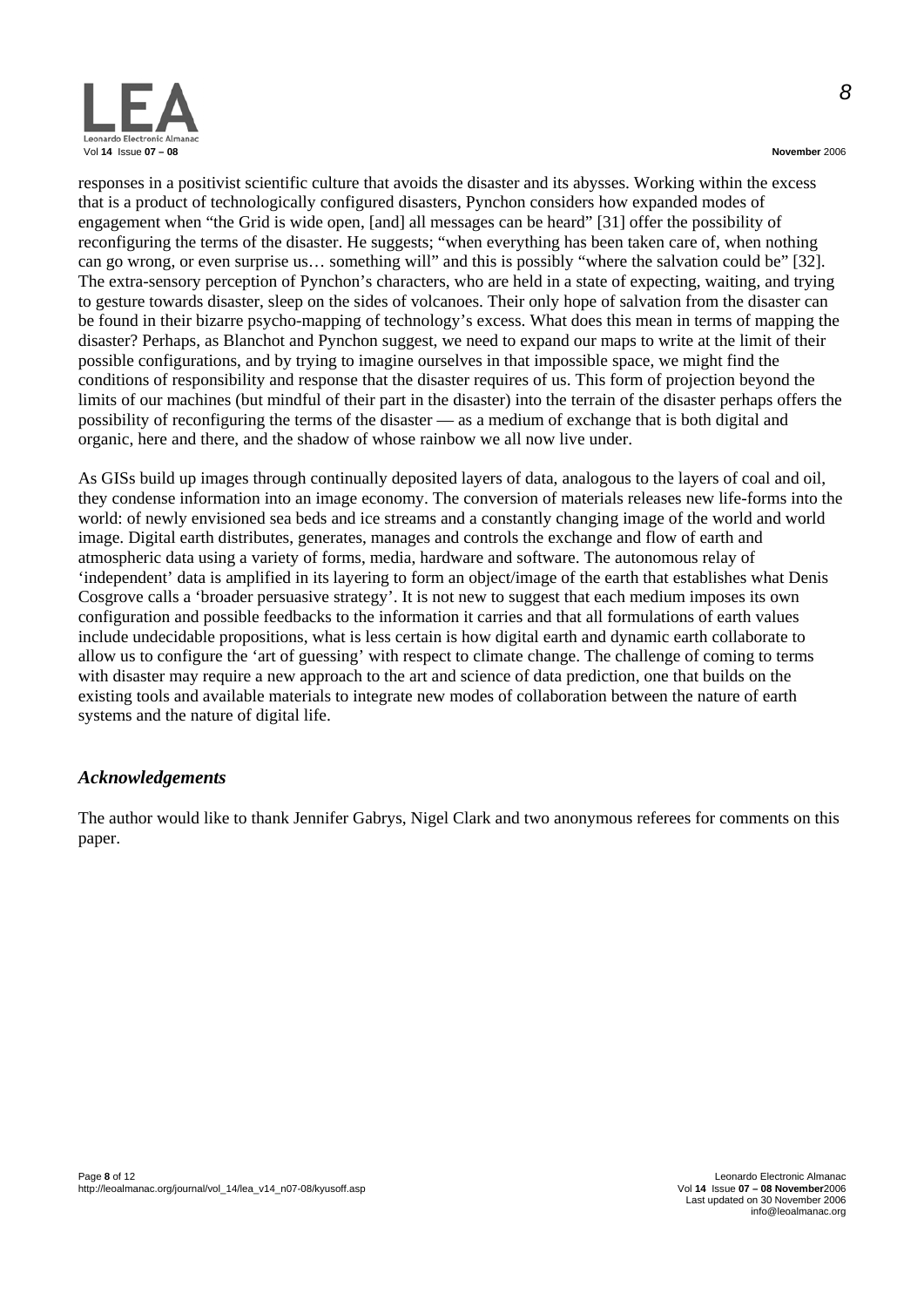

# *References and Notes*

1. Maurice Blanchot, *The Writing of the Disaster*, Anne Smock (trans.) (London: University of Nebraska Press, 1995a). p.1

2. Walter Benjamin, "Theses on the Philosophy of History" in *Illuminations* (London: Pimlico, 1999) p. 248.

3. Maurice Blanchot, *The Work of Fire*, Charlotte Mandell (trans.) (Stanford: University of Stanford Press, 1995b) p. 101.

4. Blanchot 2005a, p. 16.

5. The idea of Digital Earth was suggested by the Vice President Al Gore, in a speech entitled, "The Digital Earth: Understanding our planet in the 21st Century" given at the California Science Center, Los Angeles, California, on 31 January 1998.

6. Jennifer Gabrys, and Kathryn Yusoff, "Weather and the Eroding Globe" presented at the Globalisation and Representation Conference, University of Brighton (2005). Unpublished.

7. Blanchot, 1995a, p. 9.

8. Blanchot, 1995a, p. 5

9. Nigel Clark, "Abysmal Alterity and the Gift of Disaster" presented at the IBG/RGS Annual Conference (2005). Unpublished paper.

10. Avital Ronell, *Test Drive* (Urbana and Chicago: University of Illinois Press, 2005). p. 9.

11. Robert Smithson, *Robert Smithson: The Collected Writings*. Jack Flam (ed.) (Berkeley: University of California Press, 1996) p. 110.

12. Michael F. Goodchild, "Communicating Geographical Information in a Digital Age" in *Annals of the Association of American Geographers*, Vol. 90 (2). p. 345 (2000).

13. Goodchild, 2000, pp. 344-355.

14. Michael Taussig, *Nervous System* (New York and London: Routledge, 1992) p. 142.

15. Taussig, 1992. p. 142.

16. Daniel Z. Sui, "GIS, Cartography, and the 'Third Culture': Geographic Imaginations in the Computer Age" in *Professional Geographer*, Vol. 56, Issue 1. pp. 62-72 (1999).

17. <http://earth.google.com/industries.html>, last accessed 6 August 2005

18. German Committee for Disaster Reduction, Report from International Symposium on Disaster Reduction and Global Environmental Change (ISDR&EC, 2002). Berlin [\(www.dkkv.org](http://www.dkkv.org/))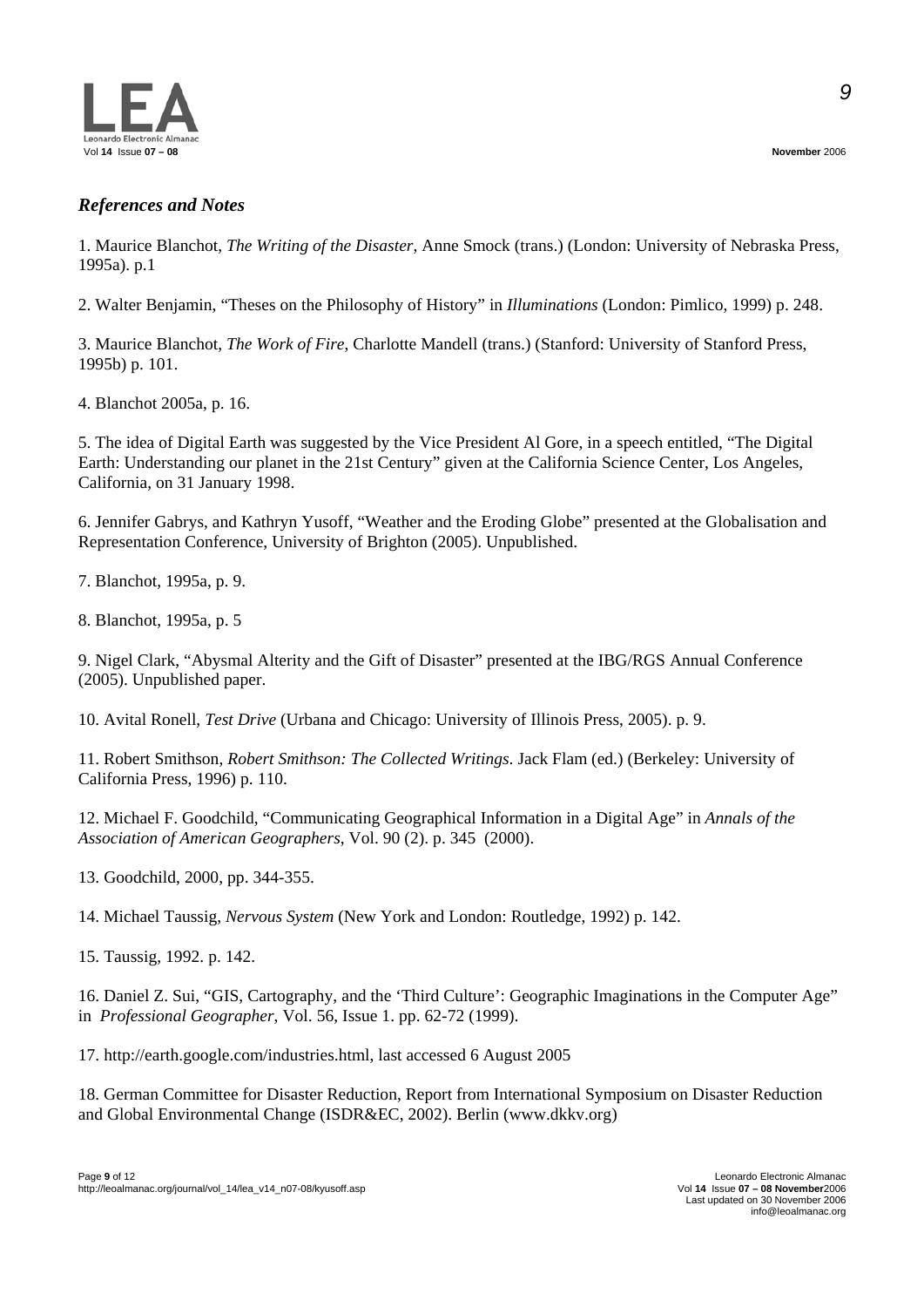

19. ISDR & EC 2002, p. 1

20. ISDR & EC 2002, p. 1

21. ISDR & EC 2002, p. 4

22. ISDR & EC 2002, p. 6

23. Ideas around 'Experiments with carbon' have been developed with Nigel Clark and Joe Smith (Open University) as part of the 'Interdependence Day' project. See [www.interdependenceday.co.uk](http://www.interdependenceday.co.uk/)

24. British Antarctic Survey Press Release (2000) "Insurance industry funds new research into satellite failures" 11 July PR No. 5/2000.

25. Clark, 2005

26. Kathryn Yusoff, "Visualising Antarctica as a Place in Time: from the Geological Sublime to 'Real Time'" in *Space & Culture*, Vol. 18 No. 4, (November 2005).

27. Hadley Centre, "Stabilizing climate to avoid dangerous climate change — a summary of relevant research at the Hadley Centre" (2005).

- 28. Gabrys and Yusoff, 2005
- 29. Ian Sample, "Unpredictable predictions" in *The Guardian*, (11 August 2005).

30. Thomas Pynchon, *Gravity's Rainbow* (London: Vintage, 2000) p.1.

31. Pynchon, 2000 p. 65

32. Pynchon, 2000 pp. 471, 275

# *Bibliography*

The Intergovernmental Panel on Climate Change (IPCC) (2001) Climate Change Report

<http://earth.google.com/industries.html>

[http://www.climateprediction.net](http://www.climateprediction.net/)

http://www.metoffice.gov.uk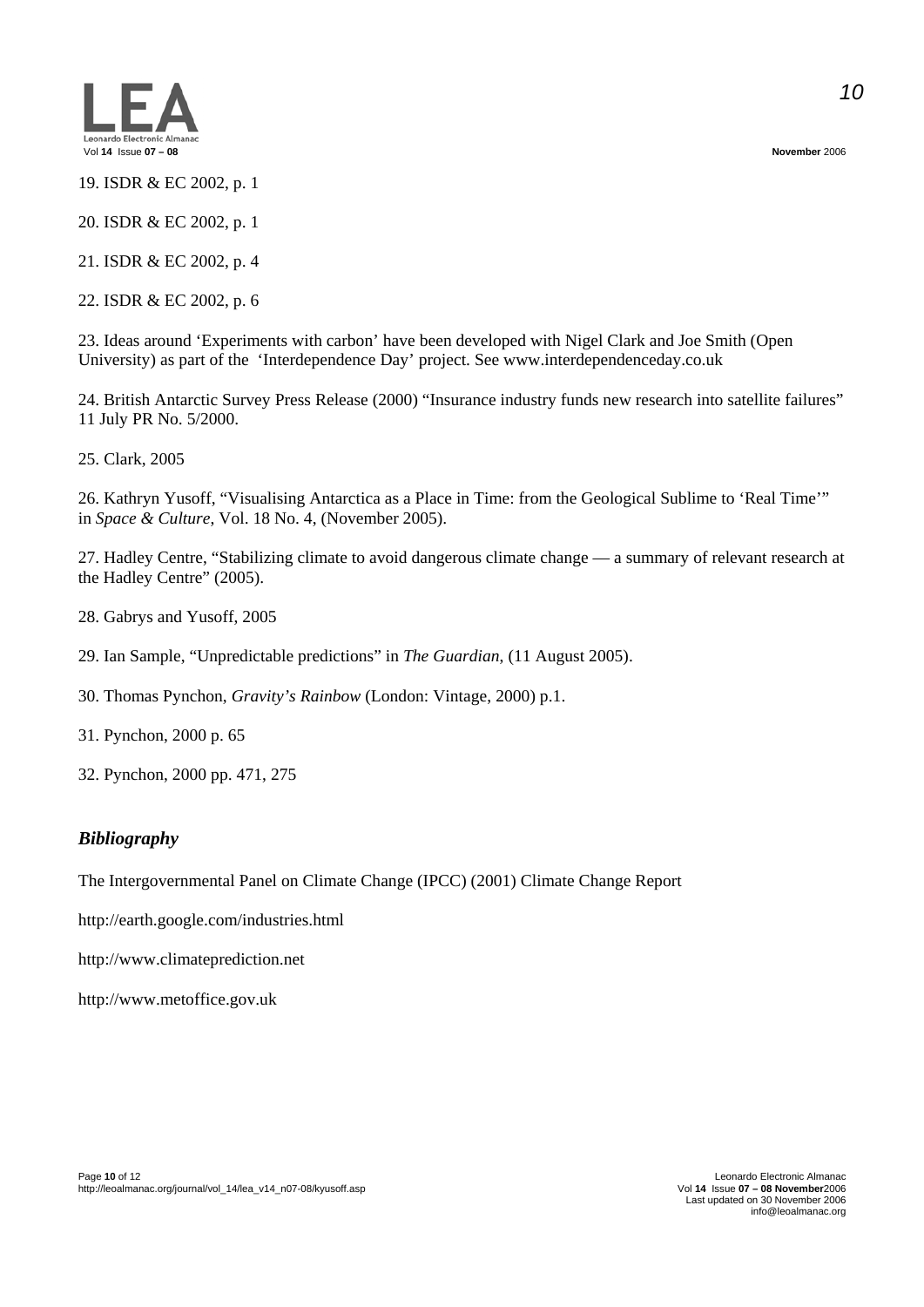

# *Author Biography*

Dr. Kathryn Yusoff is a Postdoctoral Research Fellow at the Open University. Her research interests center on re-thinking visual culture in relation to extreme environments and technologies of vision (particularly in Antarctica, Iceland and other cold regions). She has recently completed her Ph.D, *Arresting Visions: A Geographical Theory of Antarctic Light* at Royal Holloway, University of London (2004). Currently, she is curating the Interdependence Day project, a research and communications project mapping the ethical terrain of globalization and environmental change.

# *Citation reference for this Leonardo Electronic Almanac Essay*

#### *MLA Style*

Yusoff, Kathryn. "Mapping the Disaster: Global Prediction and the Medium of 'Digital Earth'." "Wild Nature and the Digital Life" Special Issue, Leonardo Electronic Almanac Vol 14, No. 7 - 8 (2006). 30 Nov. 2006 <http://leoalmanac.org/journal/vol\_14/lea\_v14\_n07-08/kyusoff.asp>.

#### *APA Style*

Yusoff, K. (Nov. 2006) "Mapping the Disaster: Global Prediction and the Medium of 'Digital Earth'," "Wild Nature and the Digital Life" Special Issue, Leonardo Electronic Almanac Vol 14, No. 7 – 8 (2006). Retrieved 30 Nov. 2006 from <http://leoalmanac.org/journal/vol\_14/lea\_v14\_n07-08/kyusoff.asp>.

*11*